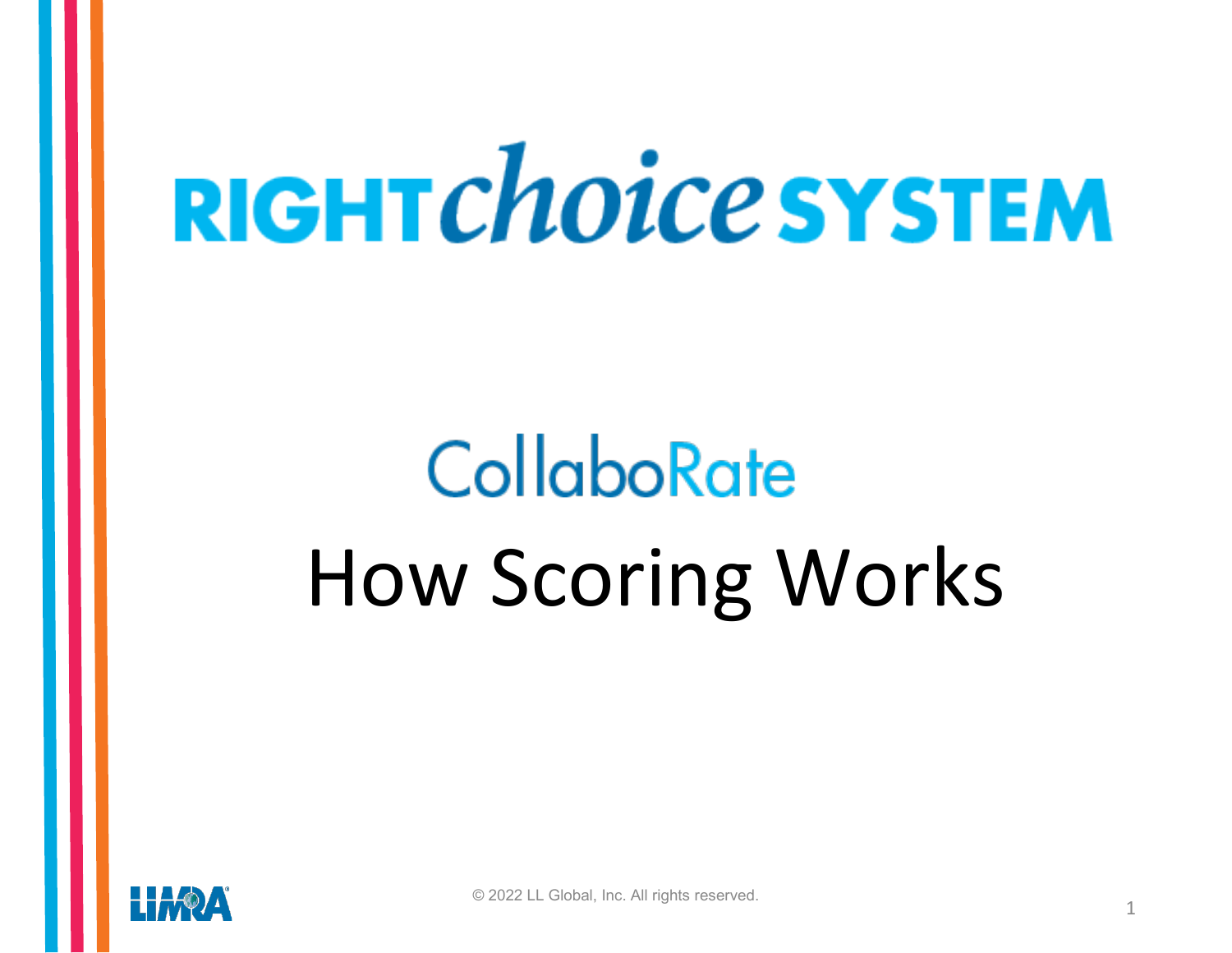## CollaboRate Assessment and Report

The best use of this assessment is relatively late in the process when recruiters are gathering additional information on candidates who have already been screened.

It provides a self-assessment with respect to characteristics related to the preference to work alone versus collaboratively. This can help recruiters gauge fit to a particular organization.

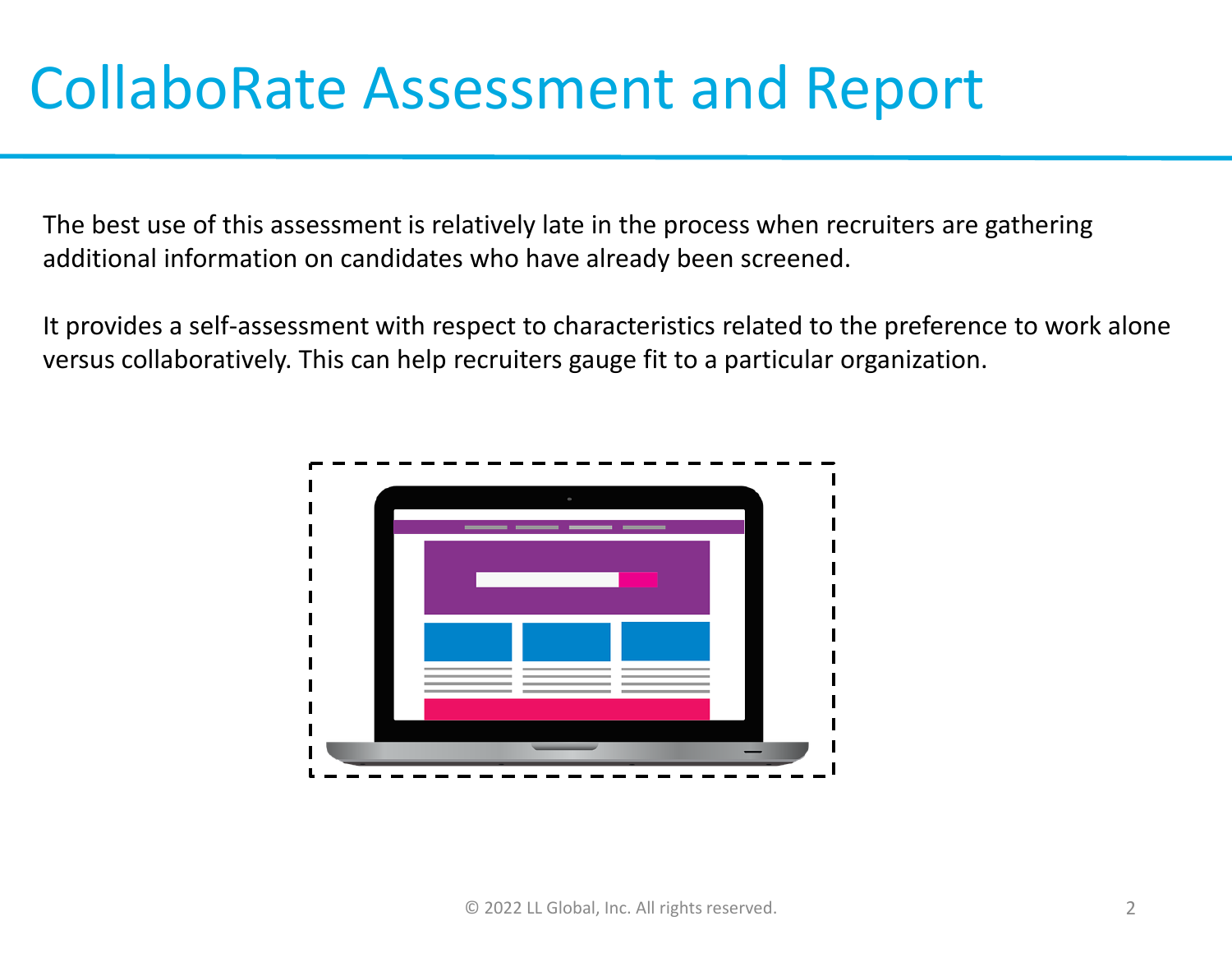### Report Overview

The CollaboRate assessment provides a self-assessment with respect to characteristics related to the preference to work alone versus collaboratively. This can help recruiters gauge fit to a particular organization

#### **Interpreting CollaboRate Results**

Once an individual completes CollaboRate, a report is created with the following sections.

#### **Overall Rating**

1 (Solo Practice) to 5 (Collaborative Practice)

#### **Personality Characteristics to Determine Overall Rating**

There are seven components that make up the overall rating.

- **Tolerance**
- Team Orientation
- **Cooperation**
- **Adaptability**
- **Interdependence**
- Self-Disclosure
- Trust

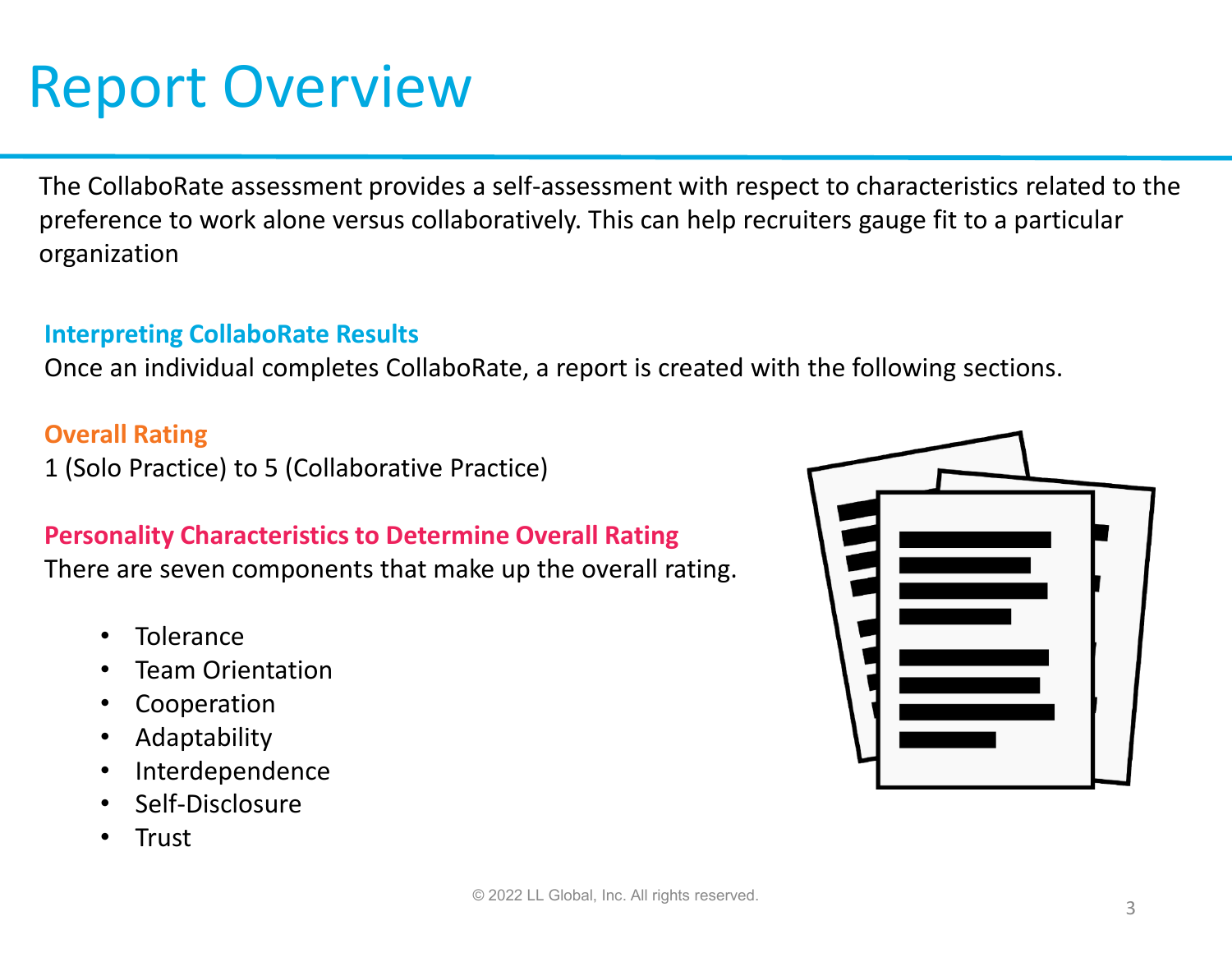The overall score on the feedback report is generated by averaging each individual's raw scores across the 7 personality characteristics and then converting that to a one to five scale.

> Similarly, each of the personality ratings are simply the conversion of the individual's average response to a one to five scale.